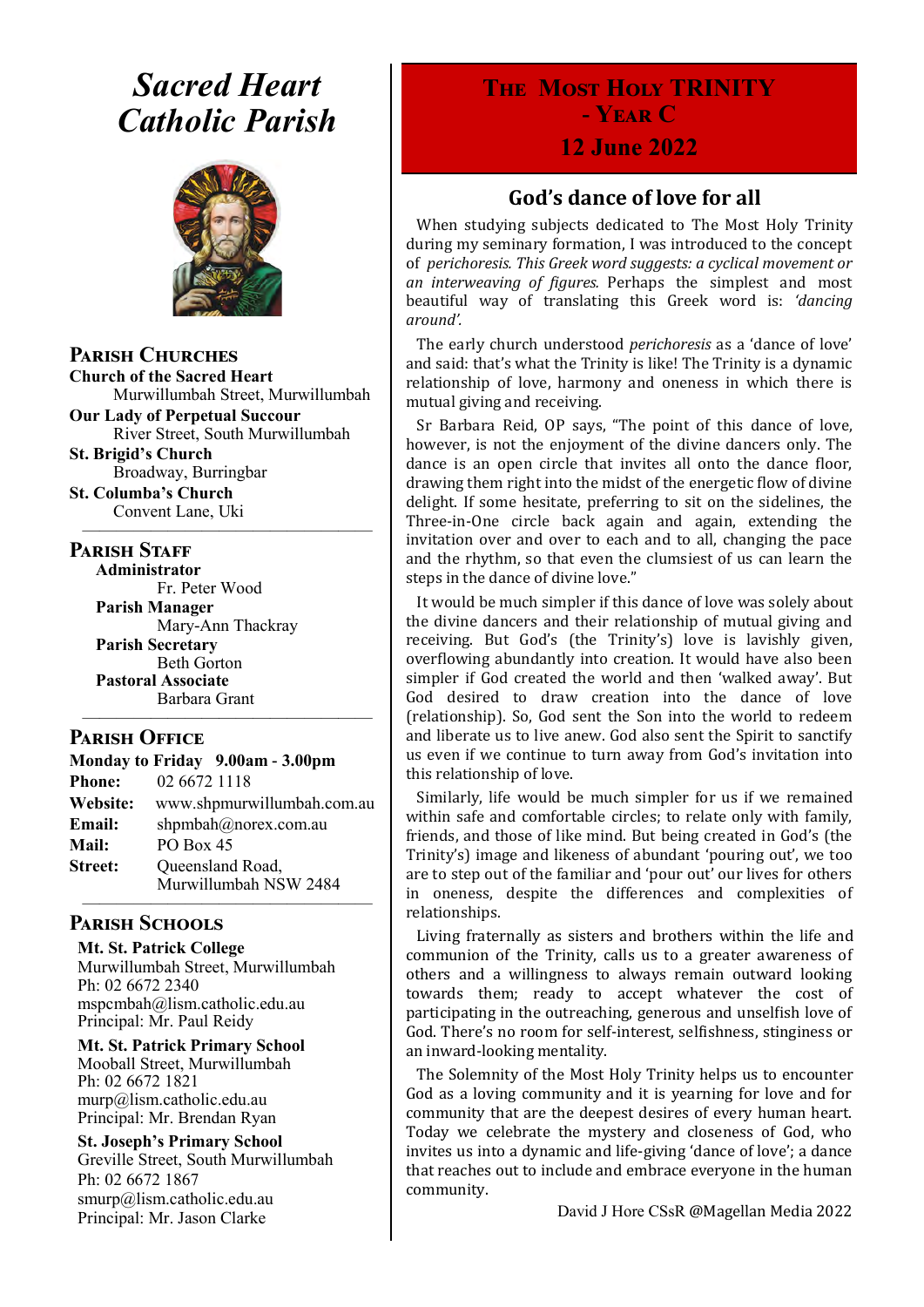# This week in the Parish

| Saturday 11  | Reconciliation: 5:30pm - 5:50pm<br>6:00 pm - Vigil Mass                                                                                                                        |
|--------------|--------------------------------------------------------------------------------------------------------------------------------------------------------------------------------|
| Sunday 12    | THE MOST HOLY TRINITY - YR C<br>Reconciliation: 7:30am - 7:50pm<br>8:00 am - Mass<br>10:00am - Mass                                                                            |
| Tuesday 14   | 5:30 pm - Mass<br>7:00 pm - Baptism Preparation Meeting                                                                                                                        |
| Wednesday 15 | 10:00 am - Catholic Men's Group (see note below)<br>5:30 pm - Mass                                                                                                             |
| Thursday 16  | 8:15 am - Mass                                                                                                                                                                 |
| Friday 17    | 10:00 am - Catholic Women's Group (see note below)<br>12 noon - Mass                                                                                                           |
| Saturday 18  | Reconciliation: 5:30pm - 5:50pm<br>6:00 pm - Vigil Mass                                                                                                                        |
| Sunday 19    | THE MOST HOLY BODY AND BLOOD OF CHRIST - Yr C<br>Reconciliation: 8:30am - 8:50pm<br>9:00 am - Mass with First Holy Communion<br>10:00 am - Morning Tea in MSP College basement |

### HOUR FOR PRIVATE PRAYER

Each Tuesday & Wednesday from 4:30 pm

#### **Wednesday Word**

Copies of Wednesday Word, with this weekend's readings, are available for you in the Church.

### **CHILDREN'S LITURGY**



Children's Liturgy this Sunday is held at **8am Mass.** 

**Next Sunday 19 June, Children's Liturgy will be held at the 9am Mass.** 

All primary aged children are welcome to join in the children's liturgy during Mass.

### **Please Pray For:**

### **Recently Deceased**:

Betty Bridekirk, Sr Francesca Ryder, Nicoletta Zuecker, Alice Warne, Denzel Marden, Christian MacDonald, Michael Simpson, Henry Burns

#### **Anniversaries:**

Fr Eamon Leonard (PP South Murwillumbah 1973 - 1998), Carolyn Zambelli

#### **Those Who Are Sick:**

Maureen McCabe, Kay Bewes, Lachlan Gallagher, Baby Harry Partridge, John Flanagan, Mark Hanna, Deb Craig, Fr Anthony Lemon, James Wallace

### **Reading Roster | Year C**

#### **18/19 June | Corpus Christi**

6 pm - Lisa Dusi-Fox 9 am - Primary School staff

*Readings for the next week:*  **Corpus Christi - Yr C**  Gen 14:18-20; 1 Cor 11:23-26; Lk 9:11-17

### **Acknowledgement of Country**

*We would like to acknowledge the Bundjalung people who are the Traditional Owners of this land on which we gather and pray today. We pay our respects to the Elders past, present and emerging, and extend that respect to other Aboriginal and Torres Strait Islander people past, present and emerging.* 

### **Catholic Men's Group**

June morning tea Wednesday 15 June | 10:00 am Murwillumbah Services Club Enquiries: Alex Lever 0458 817 021

**All Men Are Welcome**

### **Catholic Women's Group**

Informal meeting | Cuppa & Chat Friday 17 June | 10:00 am Parish Administration Centre Enquiries: Barbara Cook 02 6672 3377

**All Women Are Welcome**

## **PARISH MORNING TEA Sunday 19 June after 9am Mass**

To celebrate First Holy Communion with the children and their families, we will be having morning tea in MSP College basement following Mass

**Please bring a plate to share.**

**EVERYONE IS WELCOME!**

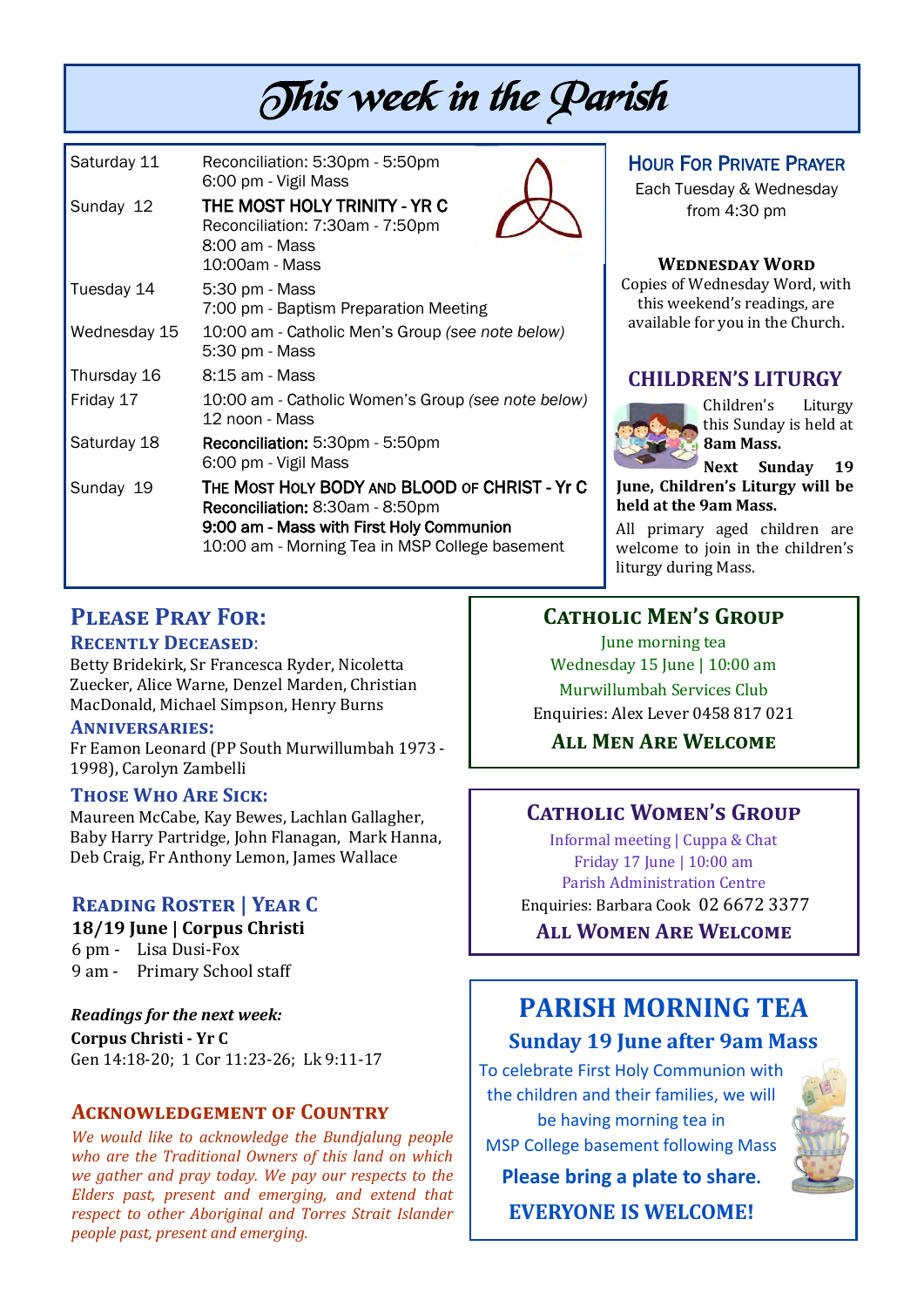### **Planned Giving Renewal 2022-2023**

#### *Give and it shall be given unto you, a full measure…overflowing." Luke 6:38*

Thank you to everyone who continues to donate to the Parish and Clergy Fund. Your continued support is much appreciated.

Our new sets of Planned Giving envelopes for 2022-2023 have arrived. For those of you who use envelopes the sets will be available for collection from 18-19 June.

For those of you who make your donations by electronic funds transfer (EFT), envelope sets will only be distributed if you specifically ask for them. EFT givers who want a set of envelopes should contact Mary-Ann by 15 June please.

If you are new to the Parish and would like to participate in our planned giving program, please contact the Parish Office. We would welcome your support of the parish.

Your donations may be made by (i) cash or cheque in a numbered set of planned giving envelopes – these are considered pledged donations and are recorded by giver in our database; (ii) anonymously using loose cash directly into collection plates or (iii) may be made online by EFT as an annual contribution or by setting up a recurring transaction – quarterly, monthly, or weekly. (EFT givers are also recorded as planned givers in our database).

Bank account details are:

First Collection – for the support of our clergy locally and in the Diocese; for our sick priests and for upkeep of our presbytery

BSB: 062 580 | A/C No: 0090 5461 | A/C Name: Presbyterium A/C Murwillumbah

**Second Collection** – for support our Parish, including maintenance of our churches and parish buildings, parish office wages and administration expenses BSB: 062 580 | A/C No: 0090 4506 | A/C Name: Catholic Church Murwillumbah

For EFT donations, please include a reference – your surname and if applicable your Planned Giving number e.g. *Jones PG 123.*

Please note that our collection plates remain at the Welcome table at the back of the church where you collect your Parish Bulletin from on arrival. We encourage you to pop your donations into the plates as you arrive at Mass or as you are leaving Mass as the plates are no longer "passed around".

Thank you again for your generous support of our parish and our priests.



### **WINTER APPEAL**

As we launch the 2022 Winter Appeal, we are very conscious of the recent floods and the generosity with which our community has responded. Nonetheless we are asking for your support once again because as winter closes in, there are many in our community without adequate clothing, bedding or shelter. Homelessness and rental stress is worse than ever.

- **Envelopes are available** for those who may like to donate. They can be left at the Parish Office or placed on a collection plate at Mass.
- **Donate online:** [www.vinnies.org.au](http://www.vinnies.org.au) **BUT when you reach the option asking for 'Comments or Conference Name' please write "Conference 43- 427" SO YOUR GIFT STAYS IN THIS AREA.**

Thank you very much for anything you are able to do. Denise Banner, President, Mary MacKillop Conference

*Since you are children of God, God has sent into your hearts the Spirit of his Son, the spirit who* 

### **SISTERS OF SAINT JOSEPH** *of the Sacred Heart NSW*

### **150 Years 1872 - 2022**

### **INVITATION**

Sr Anne Porter and the NSW Regional Leadership Team extend a warm invitation to attend the Sesquincentenary Mass celebrating 150 years of the presence of the Sisters of Saint Joseph in NSW since there arrival in Perthville in 1872.

The Mass will be celebrated on Saturday 16 July 2022 at 10:30 am in the Cathedral of St Micheal and St John, Bathurst. Followed by a light lunch in the Cathedral Hall. Everyone is very welcome. RSVP by 13 June (for catering purposes)

Please contact Sr Berenice Cornish rsj Email: Berenice.cornish@sosj.org.au Phone: 0418 681 949